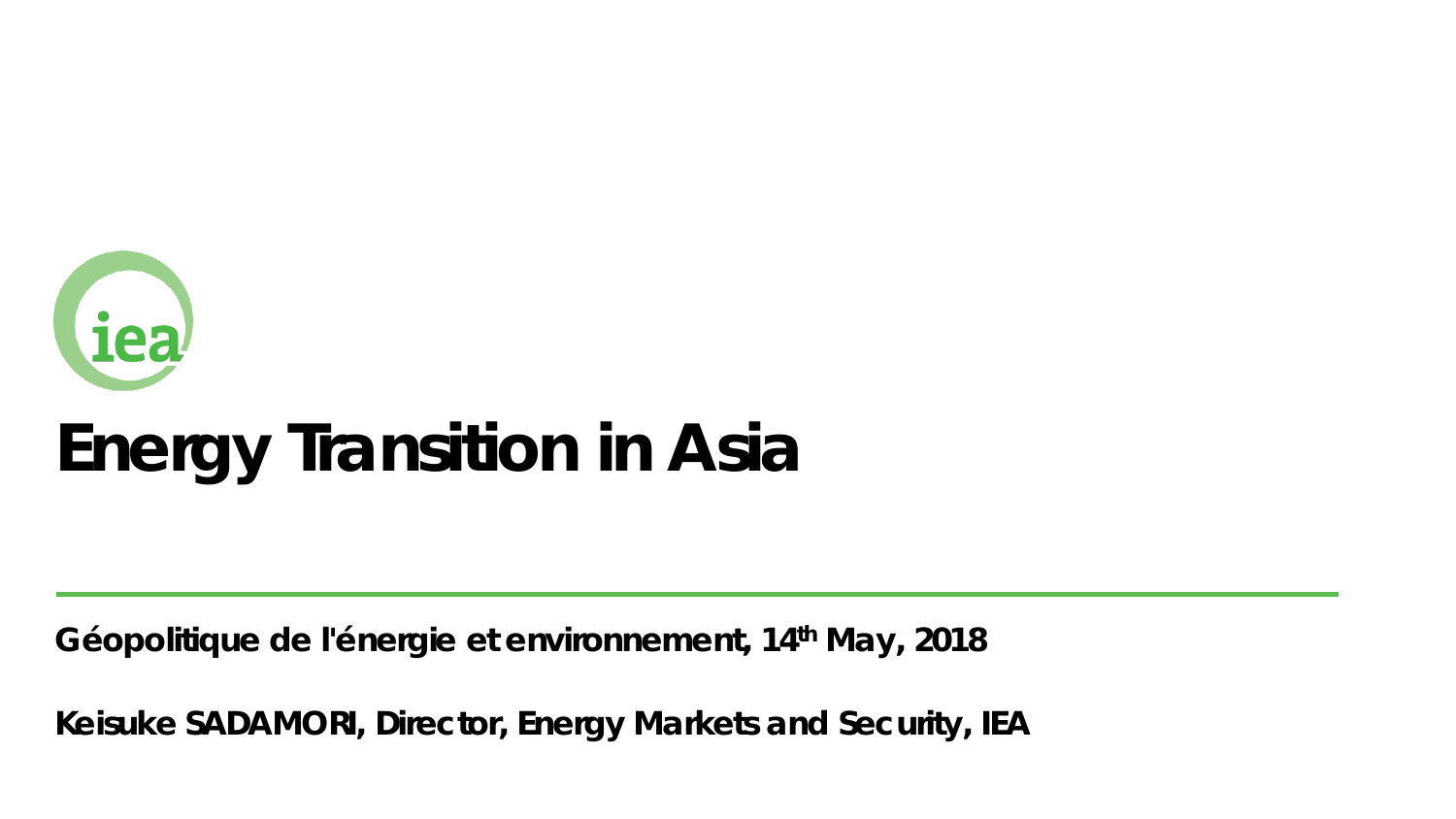

# • **China, India and Southeast Asia are major global energy players**

- *Strong economic growth, urbanisation & industrialisation*
- *Demand more than doubled since 2000, accounting for one-third of global primary energy demand*

# • **A region with multiple energy challenges**

- *A rising dependency on imported oil and dominant role of coal in the power mix*
- *Around 300 million lacking access to electricity (India & Southeast Asia) and over 1 billion reliant on solid fuels for cooking*
- *Poor air quality and rising CO2 emissions*

### • **Efforts underway towards a cleaner energy future**

- *Increasing attention to renewables & efficiency*
- *Fossil fuel subsidy reforms making progress*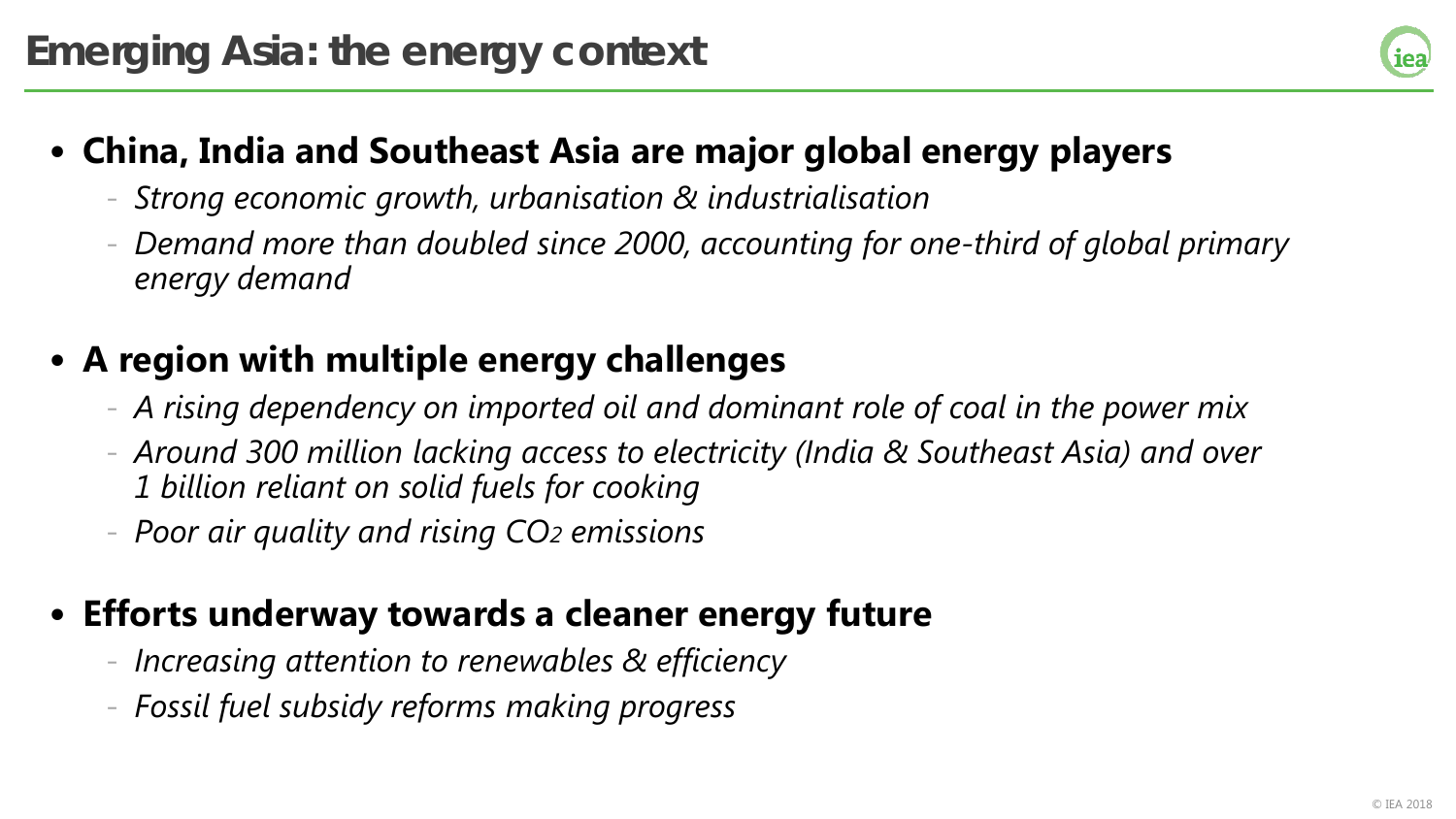### **India takes the lead, as China energy growth slows**





**Old ways of understanding the world of energy are losing value as countries change roles: the Middle East is fast becoming a major energy consumer & the United States a major exporter**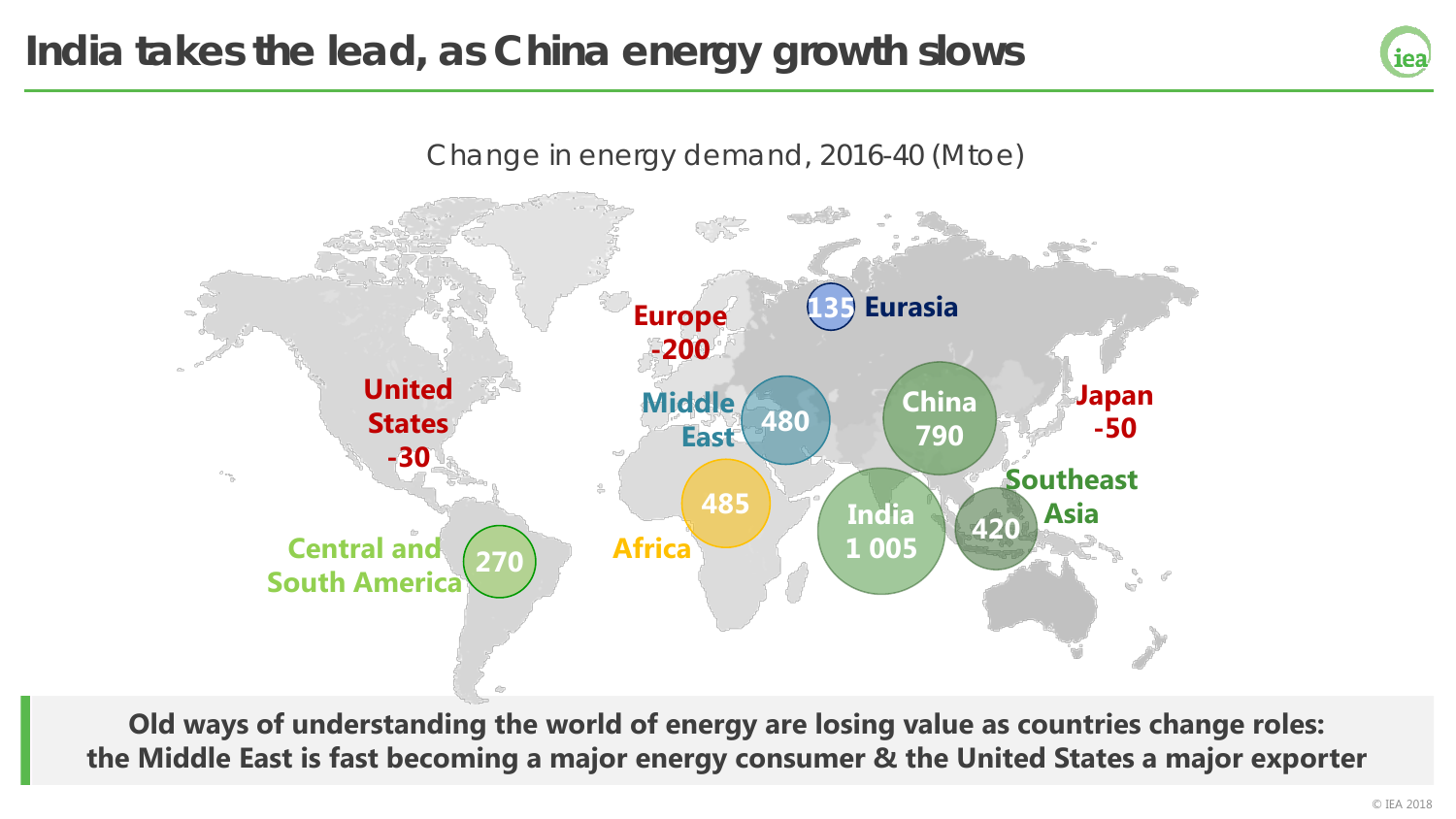#### **Renewables play increasingly important role to meet rising demand in Asia**



Change in total primary energy demand to 2040 by source in the New Policies Scenario



**Renewables supply around 30% of primary energy demand growth in China, India and Southeast Asia to 2040**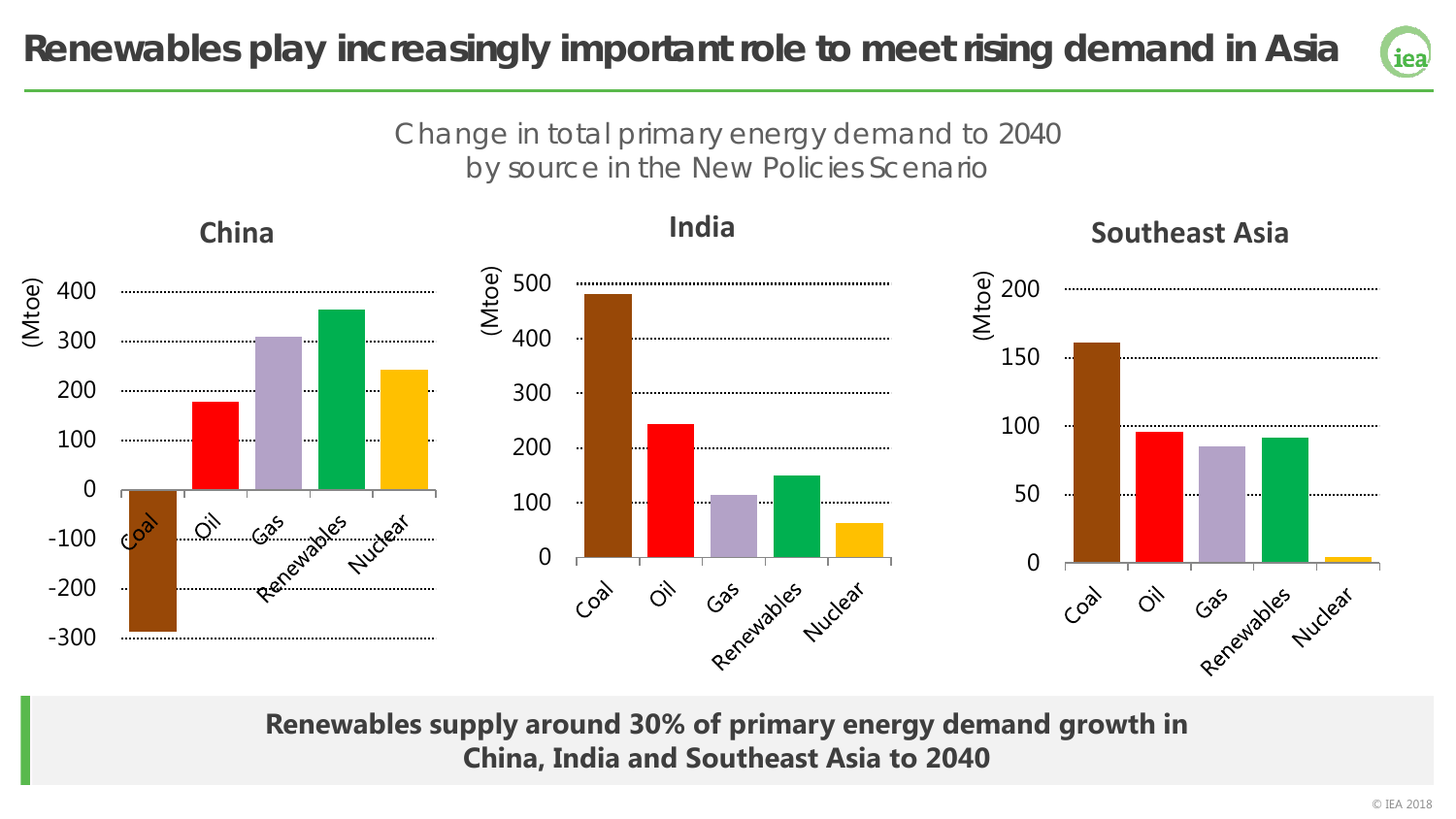



#### **China and India account for almost half of world oil demand growth**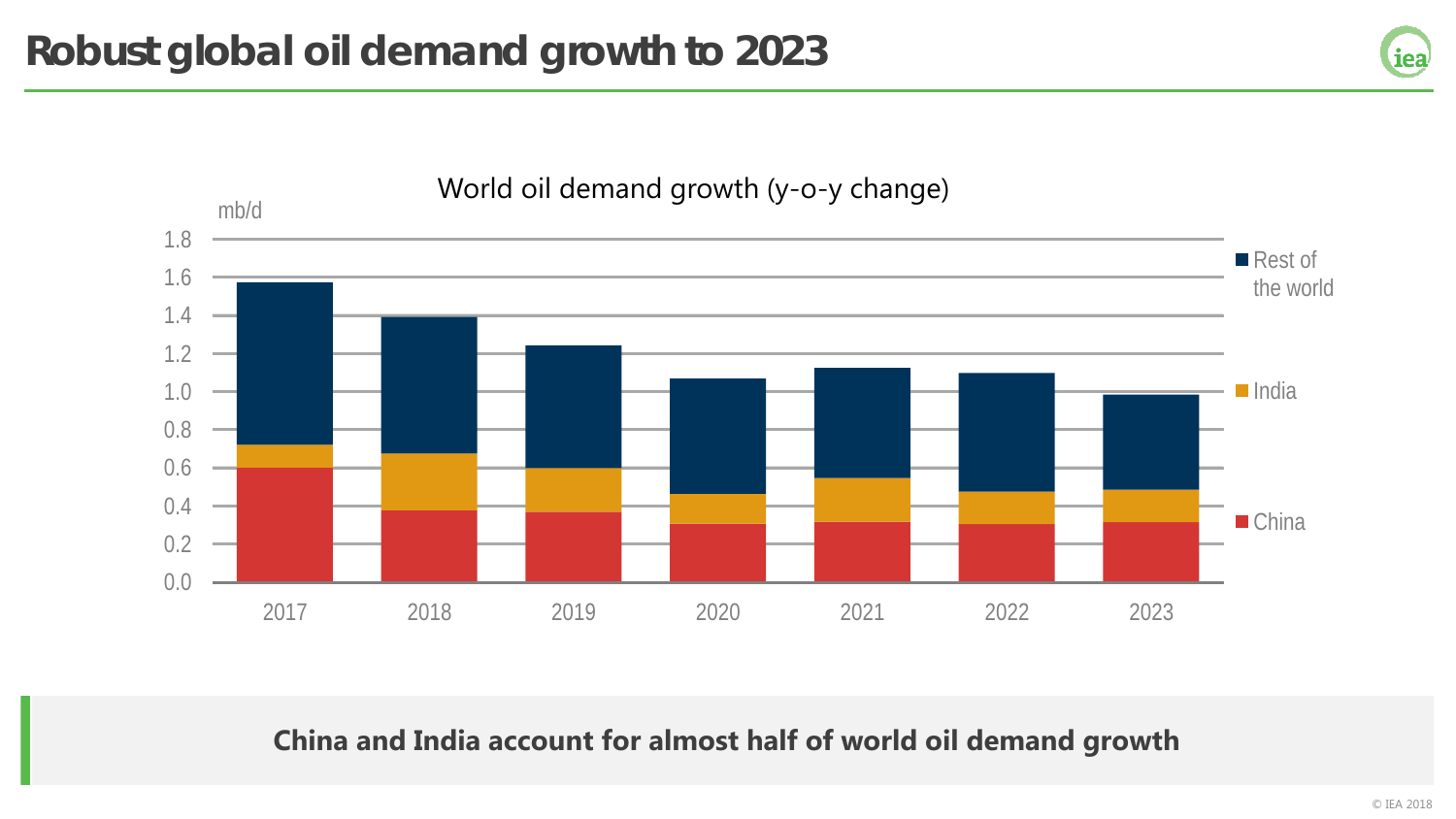



**Indian imports, too, surpass the US in 2023 as shale growth reduces US import dependence.**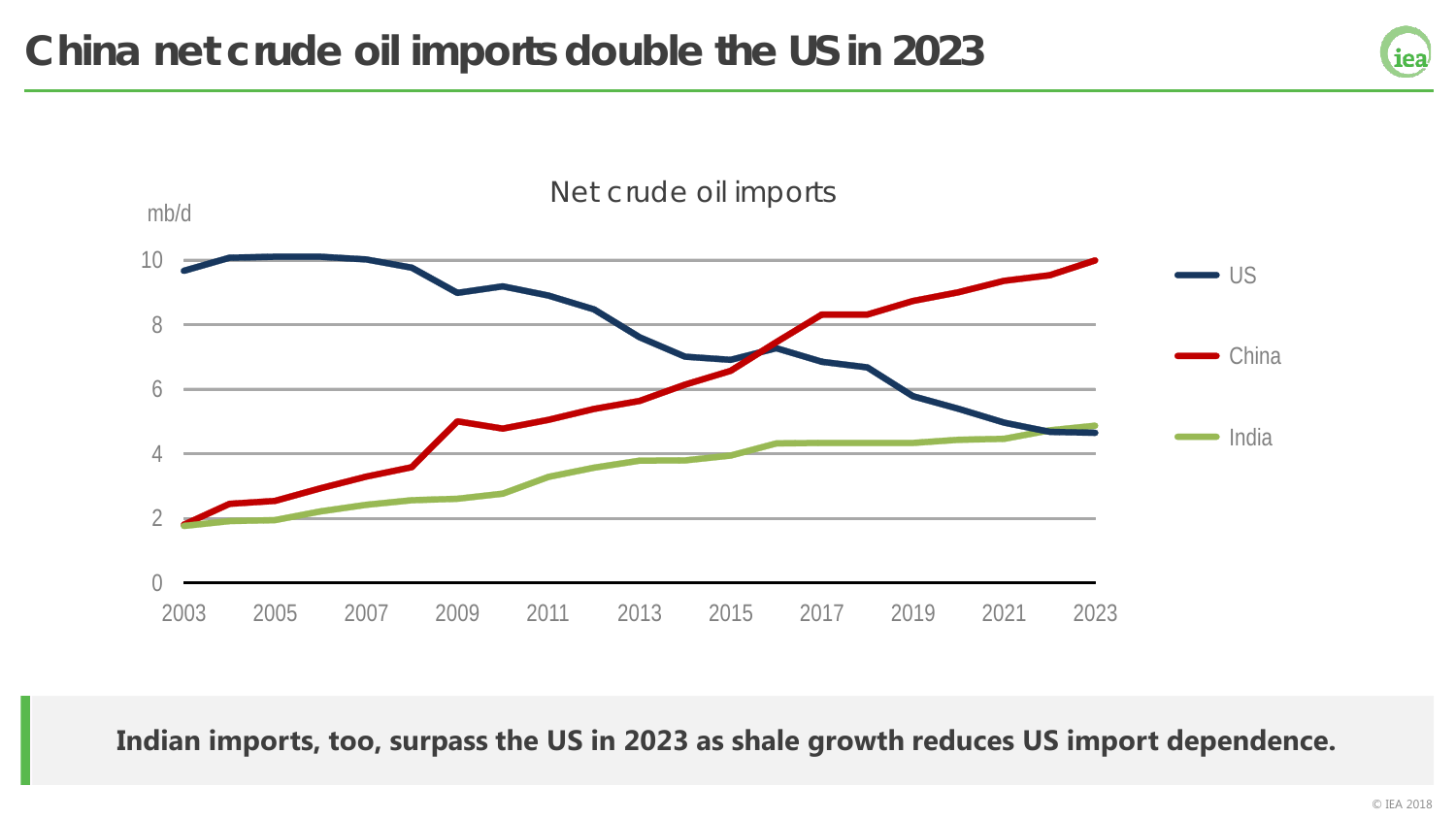#### **US oil finds new markets**





**Refiners in Asia and Europe look for suitable crude oil to produce petrochemical feedstocks and low-sulphur fuels**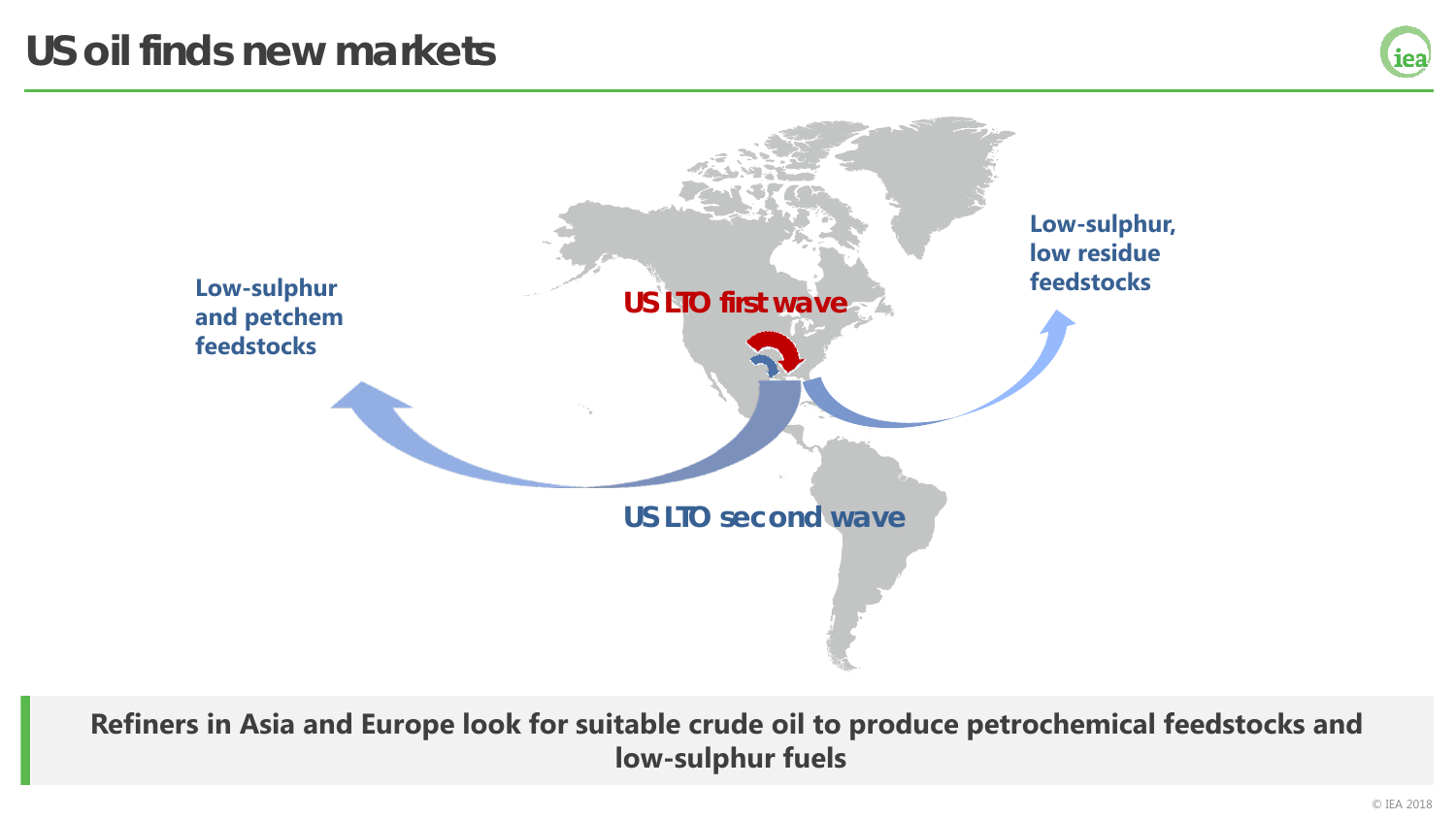

**Growing gas import requirements in developing Asia, Japan and Korea are largely met by LNG, with exports from the US and Australia accelerating a shift to a flexible, liquid global market** 

iea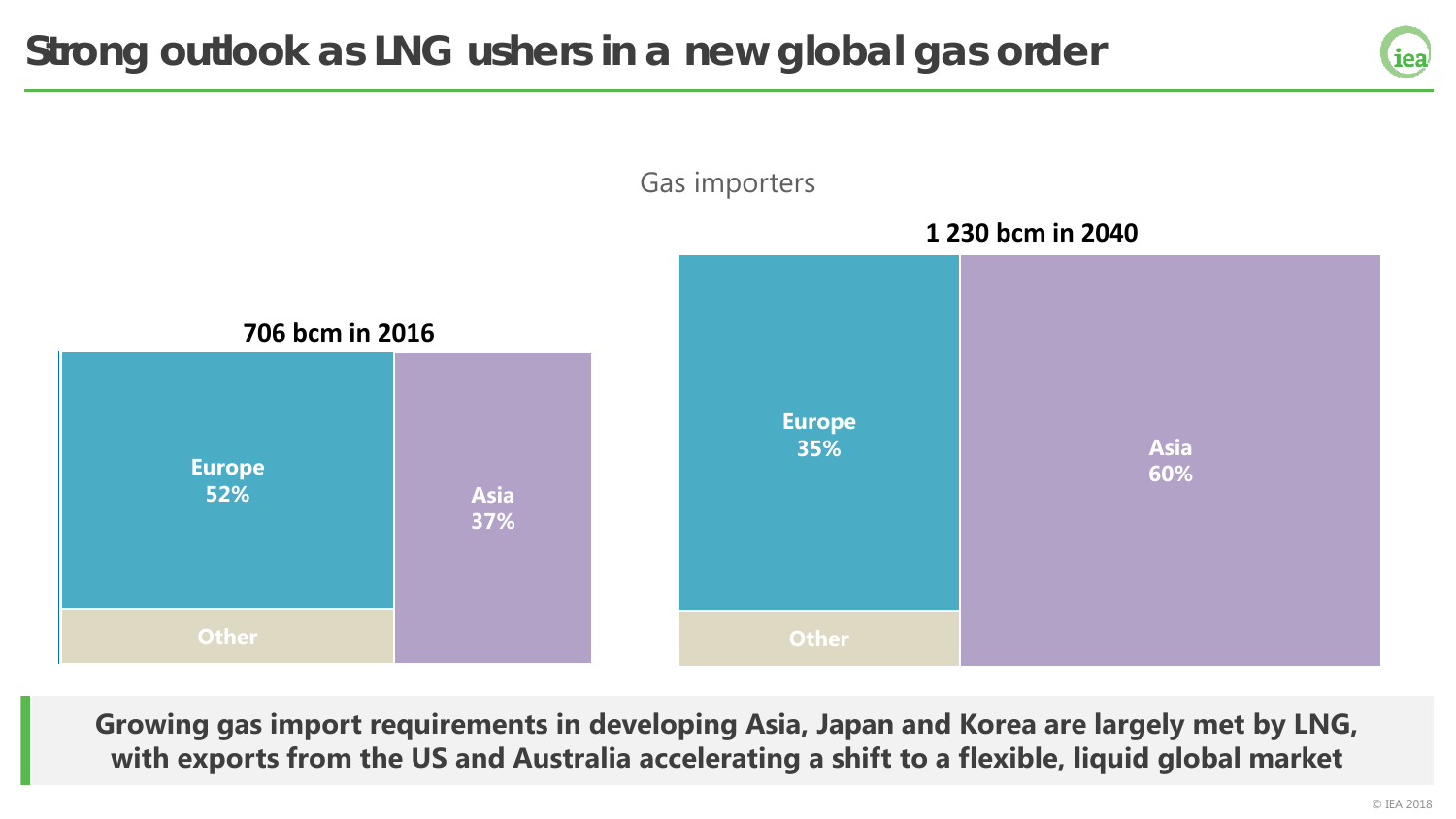# **LNG buyer types and characteristics**





**LNG buyers segment into four different types according to security of supply needs**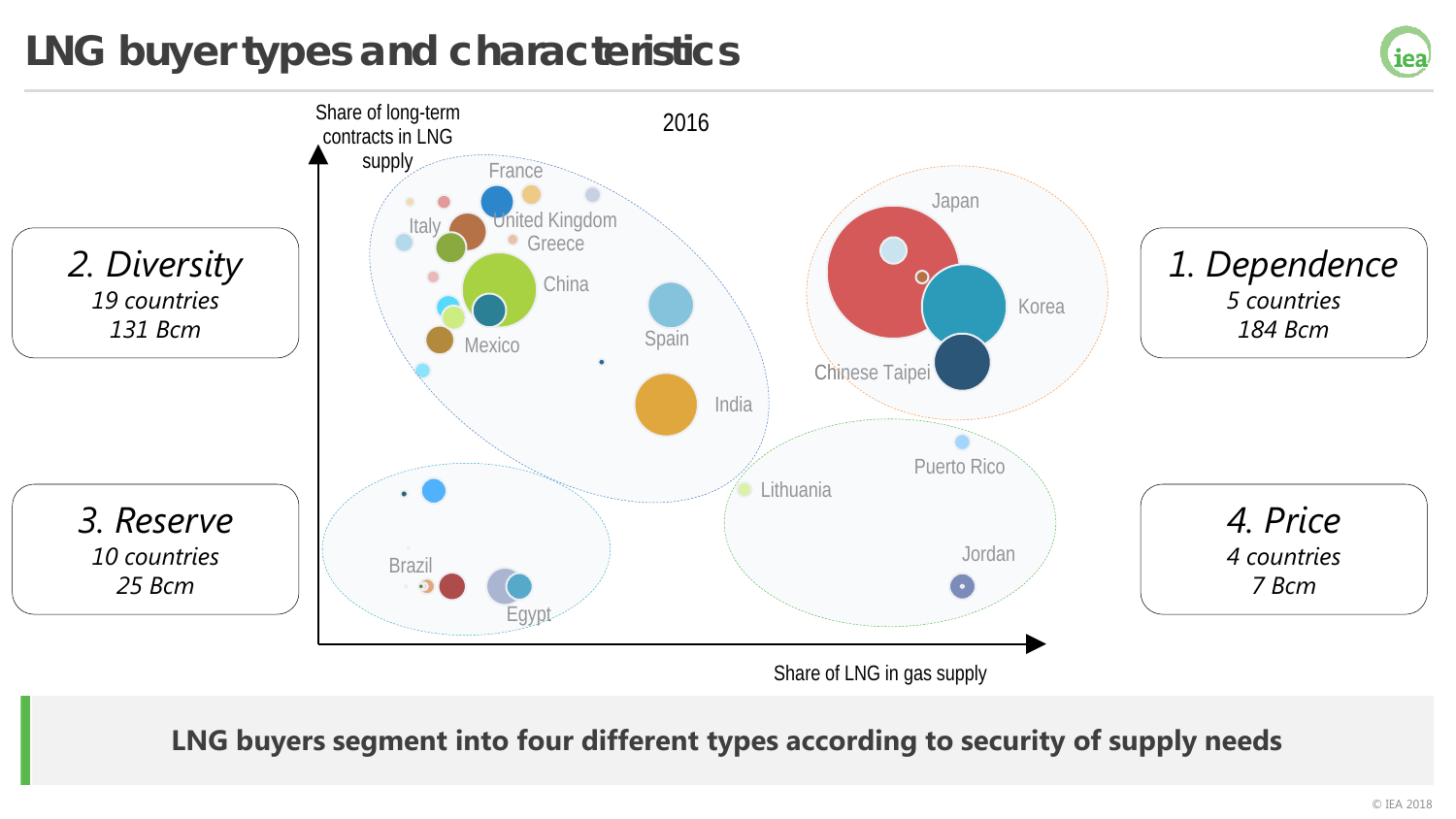# **Increasing LNG buyer diversification and LNG dependency by 2022**





**LNG trade grows from additional importing and exporting countries Share of LNG dependency increases in countries' supply mix**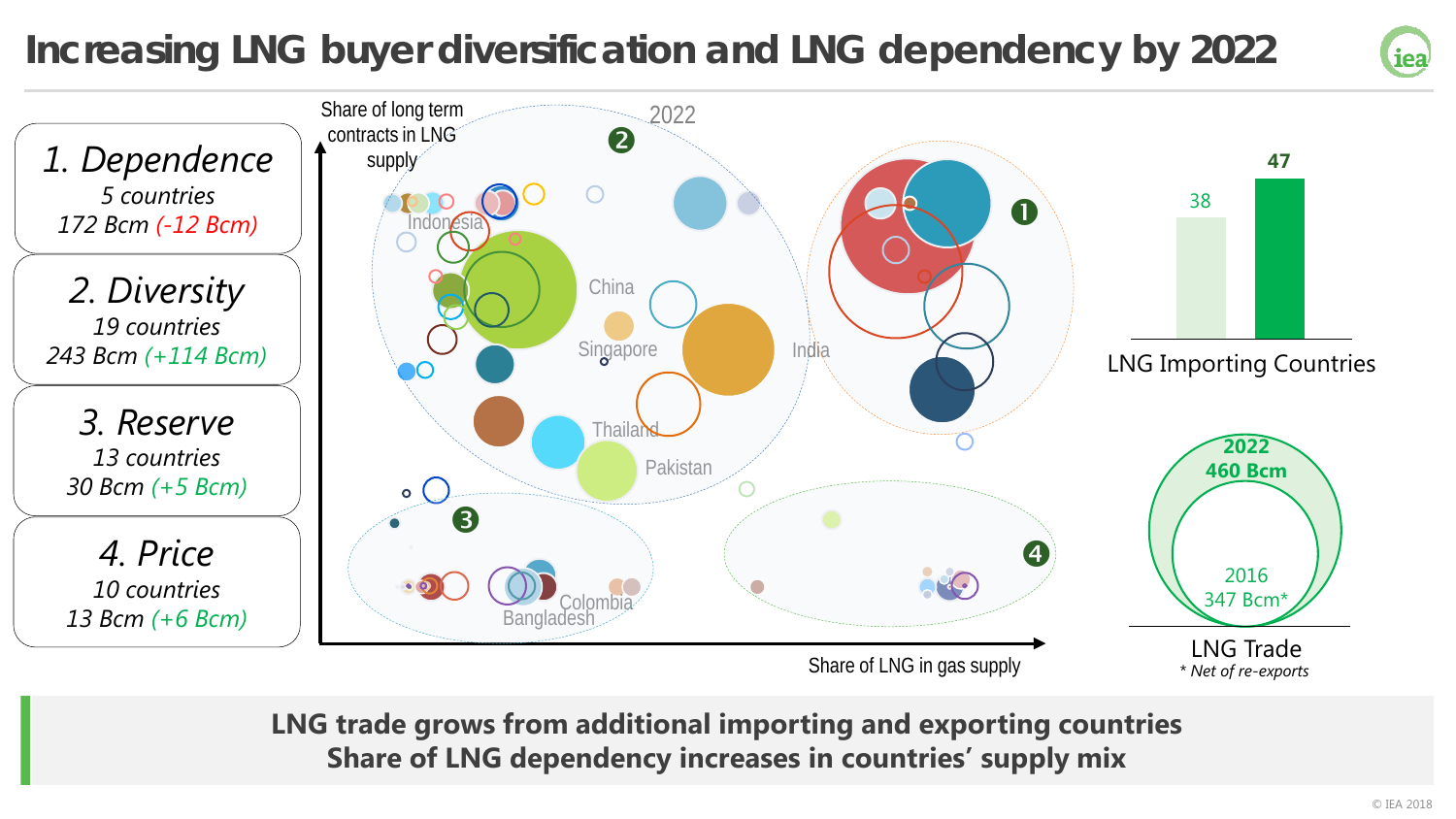# **The future is electrifying**





**India adds the equivalent of today's European Union to its electricity generation by 2040, while China adds the equivalent of today's United States.**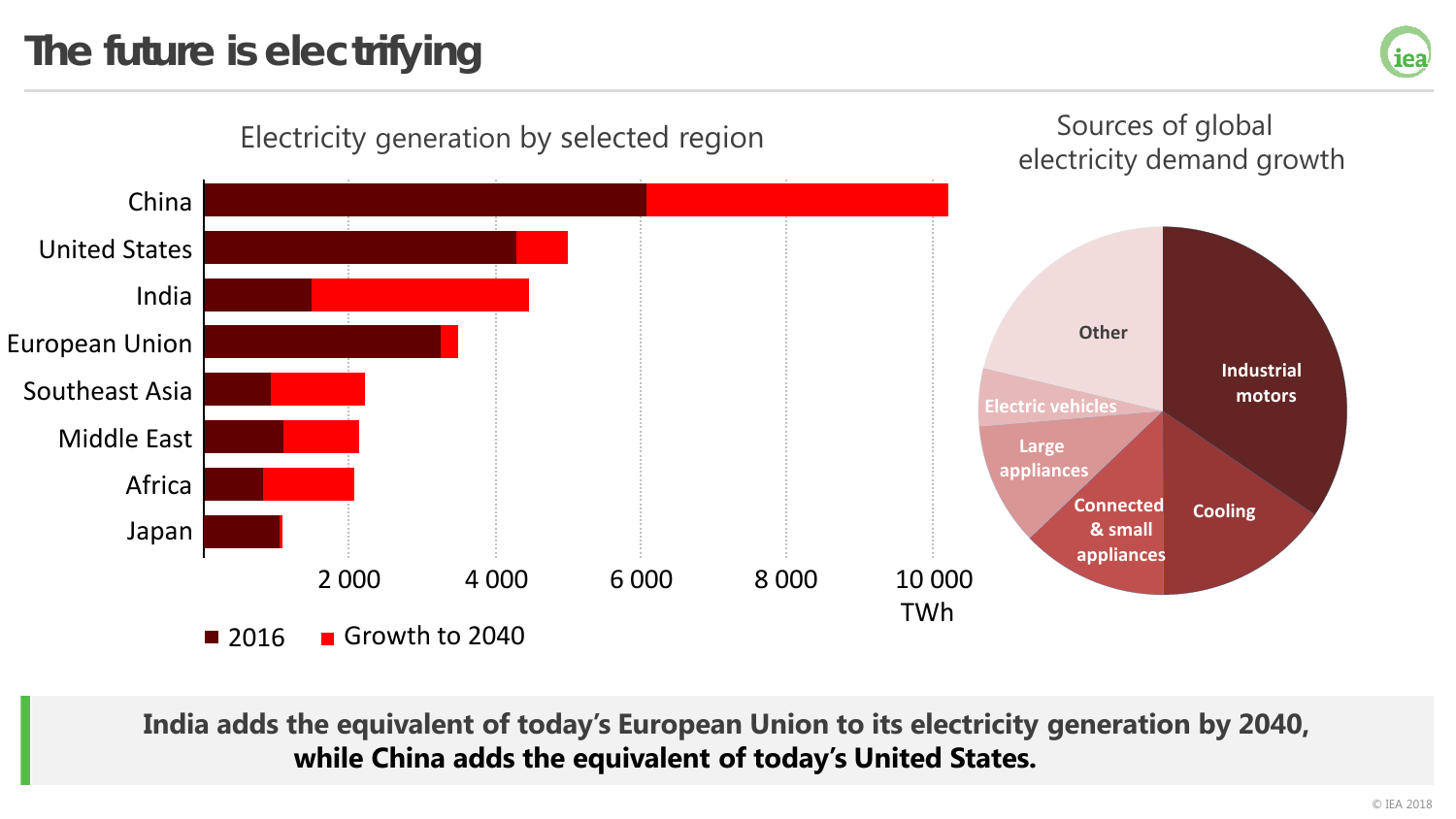# **China continues to lead growth while India overtakes the EU**







**The forecast is 12% more optimistic vs. last year mainly due to solar PV revisions in China and India; Growth could be 27% higher with enhanced policies addressing regulatory uncertainties and grid integration**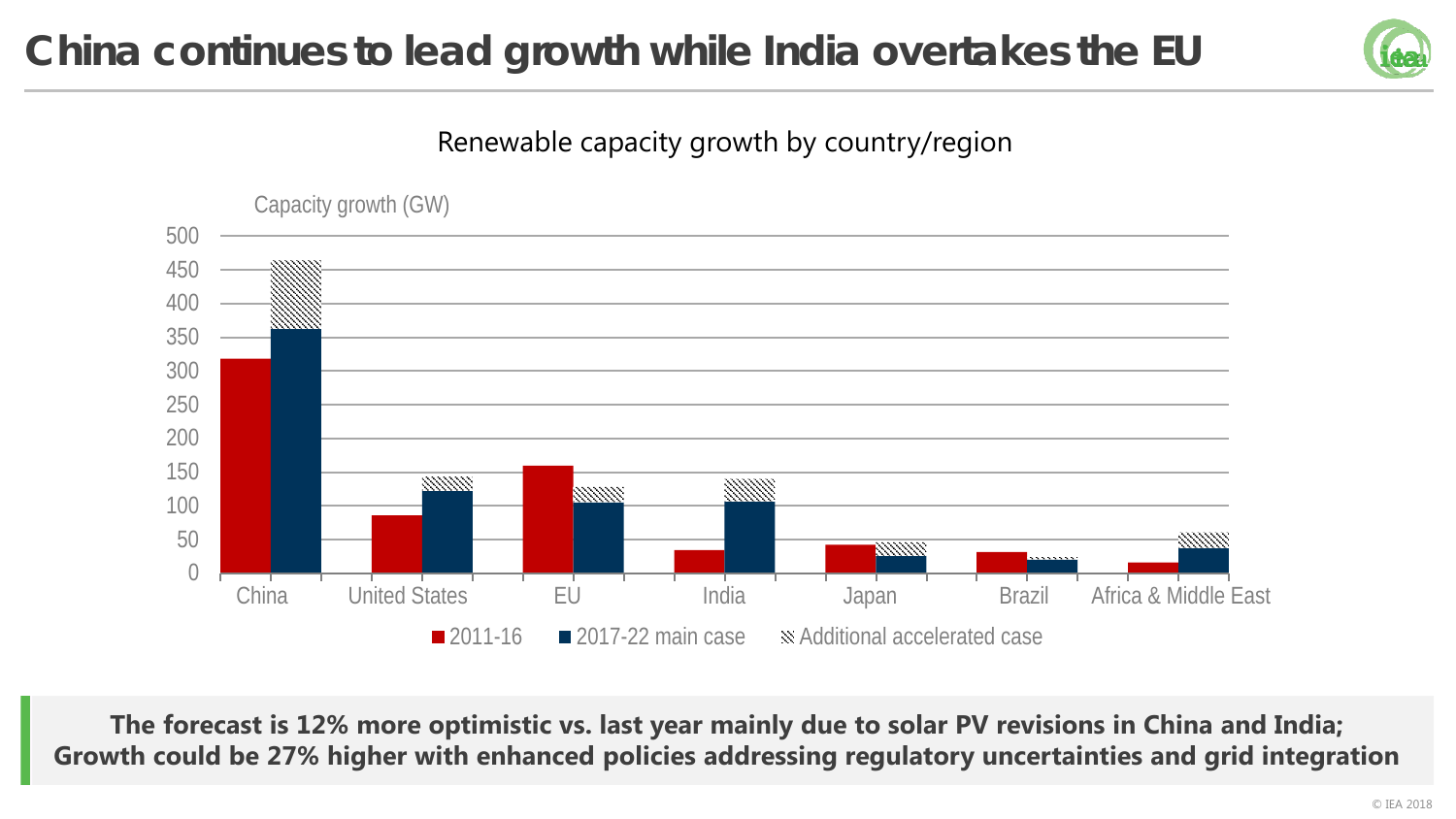#### **Stark regional variations in global coal trade**





**Coal remains an important part of the energy mix, but its future hinges on CCUS.**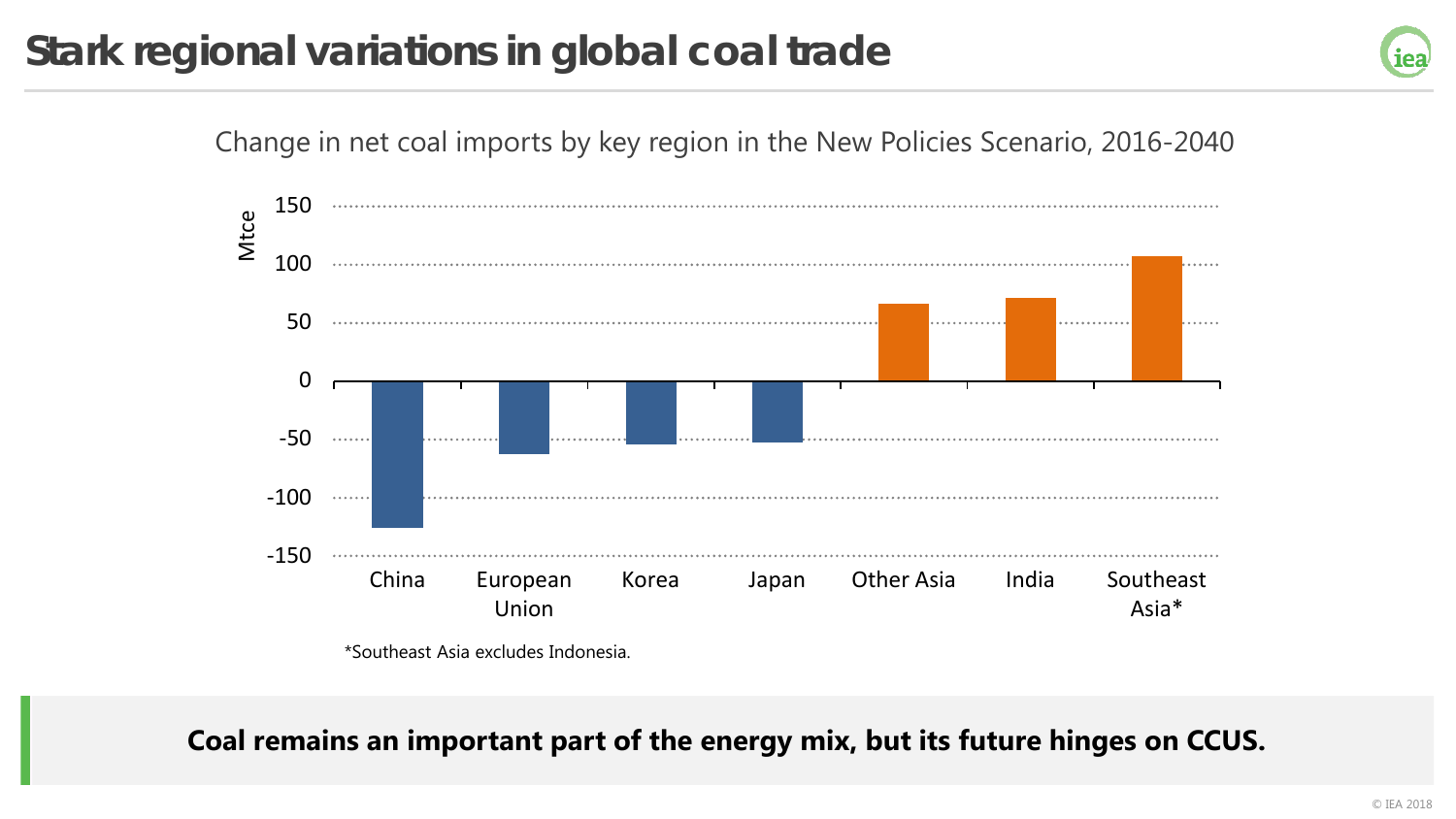



**Without additional lifetime extensions, the largest nuclear fleets face significant declines, while China is soon set to overtake the United States as the global leader**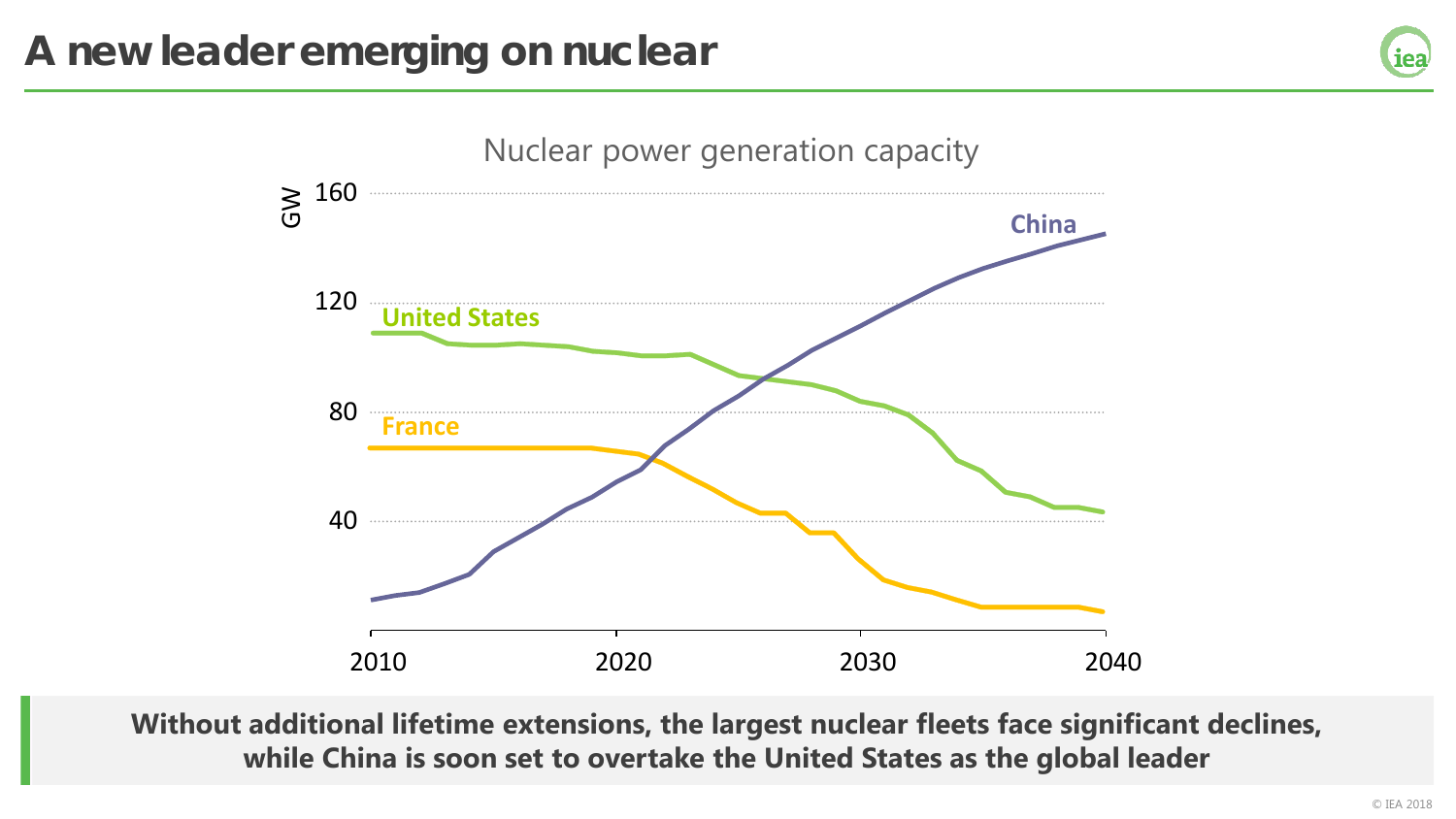### **Conclusions**



- China and India will continue to lead global energy demand growth, with India moving to the center stage.
- Oil demand growth in Asia will be driven not only by transportation but also by petrochemical sector.
- China dominates in global gas demand growth. Vast majority of gas demand growth will come from developing Asia that includes price sensitive buyers
- Renewable will grow strong in Asia, but coal will remain competitive.
- Policy makers in Beijing and New Delhi will virtually determine the future course of global energy mix and CO2 emission levels.